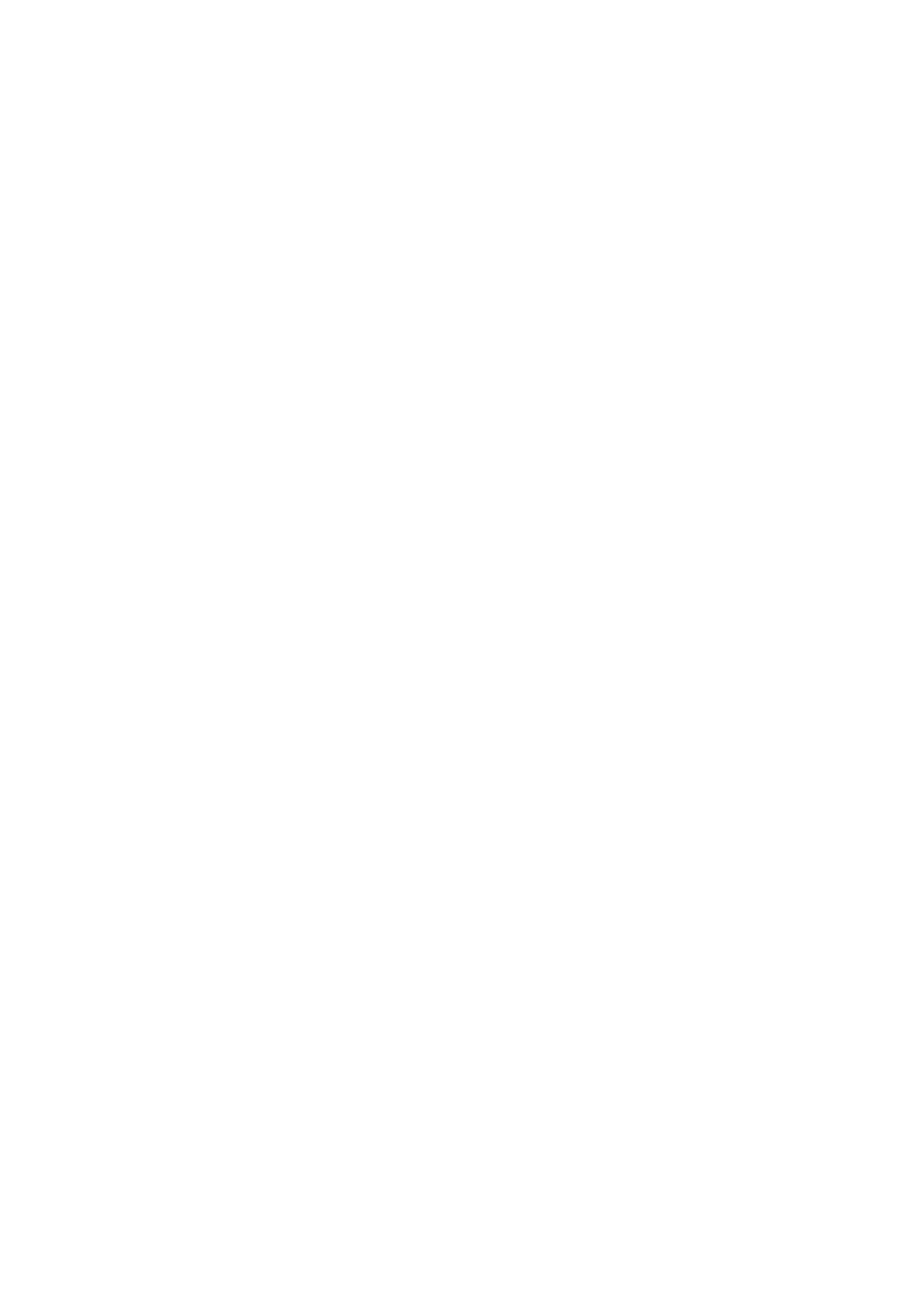

## **Explanatory Note:**

In April 2018 £14,954.00 was spent on scaffolding and surveys CM7245. For the stonework repairs CM6032 CAP873 £243,620.56 was spent between November 2018 and December 2019. Therefore a total of £258,574.56 related to these works.

There were significant works on the roof and other areas in 2015/16 costing £365,855.85, some work related to Number 8 and therefore the amount spent only on the Town Hall Building was £285,113.08

A boiler upgrade was carried out in 2019/20 on No 8 and other minor works in 2016/17 on the Town Hall of £13,408.58.

| Cat1          | Cat <sub>2</sub> | <b>TC</b>      | <b>Text</b>                                                                                      | Amount     | Year |
|---------------|------------------|----------------|--------------------------------------------------------------------------------------------------|------------|------|
| CM7180        |                  | $\mathbf 0$    | Integral Sept Application746189<br>Town Hall (No 8)                                              | 35,000.00  | 2016 |
| CM7180        |                  | $\mathbf 0$    | Integral Dec Application746189 Town<br>Hall (No 8) - Roofing                                     | 45,742.77  | 2016 |
| CM7180        |                  | $\mathbf 0$    | Integral Dec Application746189 Town<br>Hall - Front Entrance Canopy                              | 5,000.00   | 2016 |
| CM7180        |                  | $\mathbf 0$    | Integral Jan Application746612 Town<br>Hall - Dry Rot Remedials                                  | 936.00     | 2016 |
| CM7180        |                  | $\mathbf 0$    | Integral Jan Application746189 Town<br>Hall - Canopy                                             | 3,000.00   | 2016 |
| CM7180        |                  | $\overline{0}$ | Integral Feb Application746189 Town<br>Hall - Camera Survey                                      | 38.99      | 2016 |
| CM7180        |                  | $\overline{0}$ | Integral Feb Application746189 Town<br>Hall Marriage Room - Heaters                              | 6,255.00   | 2016 |
| <b>CM7180</b> |                  | $\overline{0}$ | Integral Feb Application746189 Town<br>Hall - Windows                                            | 40,000.00  | 2016 |
| CM7180        |                  | $\overline{0}$ | Integral March Application746189<br>Town Hall - Committee Room 2<br><b>Chimney Survey</b>        | 473.00     | 2016 |
| CM7180        |                  | $\mathbf 0$    | Integral March Application746189<br>Town Hall - Roof Void Excess                                 | 39,281.27  | 2016 |
| CM7180        |                  | $\mathbf 0$    | Integral March Application739112<br>Town Hall - Windows                                          | 50,000.00  | 2016 |
| CM7180        |                  | $\mathbf 0$    | Integral March Application746189<br>Town Hall - Canopy                                           | 2,593.82   | 2016 |
| CM7180        |                  | $\overline{0}$ | Integral March Application746189<br>Town Hall - New installation of<br><b>Emergency Lighting</b> | 10,535.00  | 2016 |
| CM7180        |                  | $\mathbf 0$    | Roof Replacement - Integral                                                                      | 103,000.00 | 2016 |
| CM7180        |                  | $\overline{0}$ | <b>Town Hall Roofing Works</b>                                                                   | 24,000.00  | 2016 |
|               |                  |                |                                                                                                  | 365,855.85 | 2016 |
| Cat1          | Cat <sub>2</sub> | <b>TC</b>      | <b>Text</b>                                                                                      | Amount     | Year |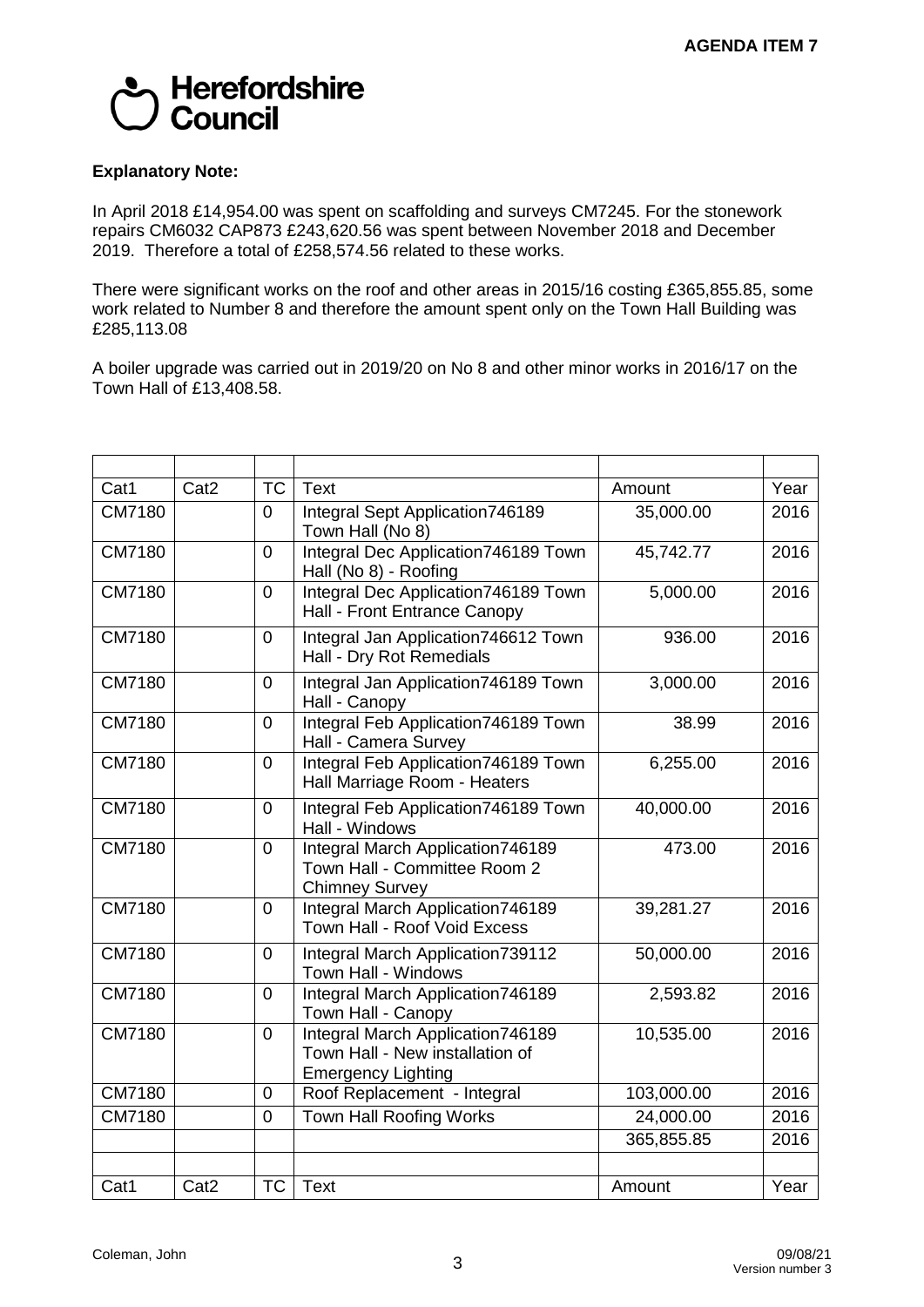| <b>CM7245</b> |                  | $\mathbf 0$    | Creditor - 11010701 - Integral UK Ltd<br>- Town Hall Canopy Stone Repairs -<br>Surveys for photogrammetry &<br>condition survey with structural<br>engineer preliminary and phase 2 | 4,954.00                                  | 2018 |
|---------------|------------------|----------------|-------------------------------------------------------------------------------------------------------------------------------------------------------------------------------------|-------------------------------------------|------|
| <b>CM7245</b> |                  | $\overline{0}$ | Creditor - 11010702 - Integral UK Ltd<br>- Town Hall Canopy - Scaffolding hire<br>costs up to 31st Dec 2017                                                                         | 5,000.00                                  | 2018 |
| <b>CM7245</b> |                  | 0              | Creditor - 11010703 - Integral UK Ltd<br>- Town Hall Canopy - scaffolding hire<br>Jan 18 onwards to include pavement<br>licence                                                     | 5,000.00                                  | 2018 |
|               |                  |                |                                                                                                                                                                                     | 14,954.00                                 | 2018 |
|               |                  |                |                                                                                                                                                                                     |                                           |      |
| Cat1          | Cat <sub>2</sub> | <b>TC</b>      | <b>Text</b>                                                                                                                                                                         | Amount                                    | Year |
| CM6032        | <b>CAP873</b>    | $\overline{0}$ | Professional Property fees re town<br>hall façade/canopy works                                                                                                                      | 21,916.00                                 | 2020 |
| CM6032        | <b>CAP873</b>    | P <sub>1</sub> | Cancelled 190417 3950063                                                                                                                                                            | 20,422.99<br>$\overline{\phantom{a}}$     | 2020 |
| CM6032        | <b>CAP873</b>    | P <sub>1</sub> |                                                                                                                                                                                     | 20,422.99                                 | 2020 |
| CM6032        | <b>CAP873</b>    | P <sub>1</sub> | <b>HFD TOWN HALL</b>                                                                                                                                                                | 14,296.09                                 | 2020 |
| CM6032        | <b>CAP873</b>    | P <sub>1</sub> | <b>HFD TOWN HALL</b>                                                                                                                                                                | 6,126.90                                  | 2020 |
| CM6032        | <b>CAP873</b>    | P <sub>1</sub> |                                                                                                                                                                                     | 31,967.54                                 | 2020 |
| CM6032        | <b>CAP873</b>    | P <sub>1</sub> |                                                                                                                                                                                     | 31,967.54<br>$\overline{\phantom{0}}$     | 2020 |
| CM6032        | <b>CAP873</b>    | P <sub>1</sub> |                                                                                                                                                                                     | 9,590.26                                  | 2020 |
| CM6032        | <b>CAP873</b>    | P <sub>1</sub> |                                                                                                                                                                                     | 22,377.28                                 | 2020 |
| CM6032        | <b>CAP873</b>    | P <sub>1</sub> |                                                                                                                                                                                     | 6,810.09                                  | 2020 |
| CM6032        | <b>CAP873</b>    | P <sub>1</sub> |                                                                                                                                                                                     | 6,810.08<br>$\overline{\phantom{a}}$      | 2020 |
| CM6032        | <b>CAP873</b>    | P <sub>1</sub> |                                                                                                                                                                                     | 4,767.06                                  | 2020 |
| CM6032        | <b>CAP873</b>    | P <sub>1</sub> |                                                                                                                                                                                     | 2,043.03                                  | 2020 |
| CM6032        | <b>CAP873</b>    | P <sub>1</sub> |                                                                                                                                                                                     | 20,778.23                                 | 2020 |
| CM6032        | <b>CAP873</b>    | P <sub>1</sub> |                                                                                                                                                                                     | 20,778.23                                 | 2020 |
| CM6032        | CAP873           | P <sub>1</sub> |                                                                                                                                                                                     | 14,544.76                                 | 2020 |
| CM6032        | <b>CAP873</b>    | P <sub>1</sub> |                                                                                                                                                                                     | 6,233.47                                  | 2020 |
| CM6032        | <b>CAP873</b>    | $\mathbf 0$    | Property Services Staff time on<br>capital projects April to Sept 2019                                                                                                              | 6,507.83                                  | 2020 |
|               |                  |                |                                                                                                                                                                                     | 108,402.69                                | 2020 |
| CM6032        | <b>CAP873</b>    | P <sub>1</sub> | <b>HFD TOWN HALL</b>                                                                                                                                                                | 5,515.70                                  | 2019 |
| CM6032        | <b>CAP873</b>    | P <sub>1</sub> |                                                                                                                                                                                     | 20,176.46                                 | 2019 |
| CM6032        | <b>CAP873</b>    | P <sub>1</sub> |                                                                                                                                                                                     | 6,052.94                                  | 2019 |
| CM6032        | <b>CAP873</b>    | P <sub>1</sub> |                                                                                                                                                                                     | 14,123.52                                 | 2019 |
| CM6032        | <b>CAP873</b>    | P <sub>1</sub> |                                                                                                                                                                                     | 20,176.46                                 | 2019 |
| CM6033        | <b>CAP873</b>    | P <sub>1</sub> | Capital Purchases (Value)                                                                                                                                                           | 1,516.00                                  | 2019 |
| CM6032        | <b>CAP873</b>    | P <sub>1</sub> |                                                                                                                                                                                     | 10,661.85                                 | 2019 |
| CM6032        | <b>CAP873</b>    | P <sub>1</sub> |                                                                                                                                                                                     | 10,661.85<br>$\overline{a}$               | 2019 |
| CM6032        | <b>CAP873</b>    | P <sub>1</sub> |                                                                                                                                                                                     | 7,463.29                                  | 2019 |
| CM6032        | <b>CAP873</b>    | P <sub>1</sub> |                                                                                                                                                                                     | 3,198.56                                  | 2019 |
| CM6032        | <b>CAP873</b>    | P <sub>1</sub> | Cancelled 181108 3931380                                                                                                                                                            | 13,876.83<br>$\qquad \qquad \blacksquare$ | 2019 |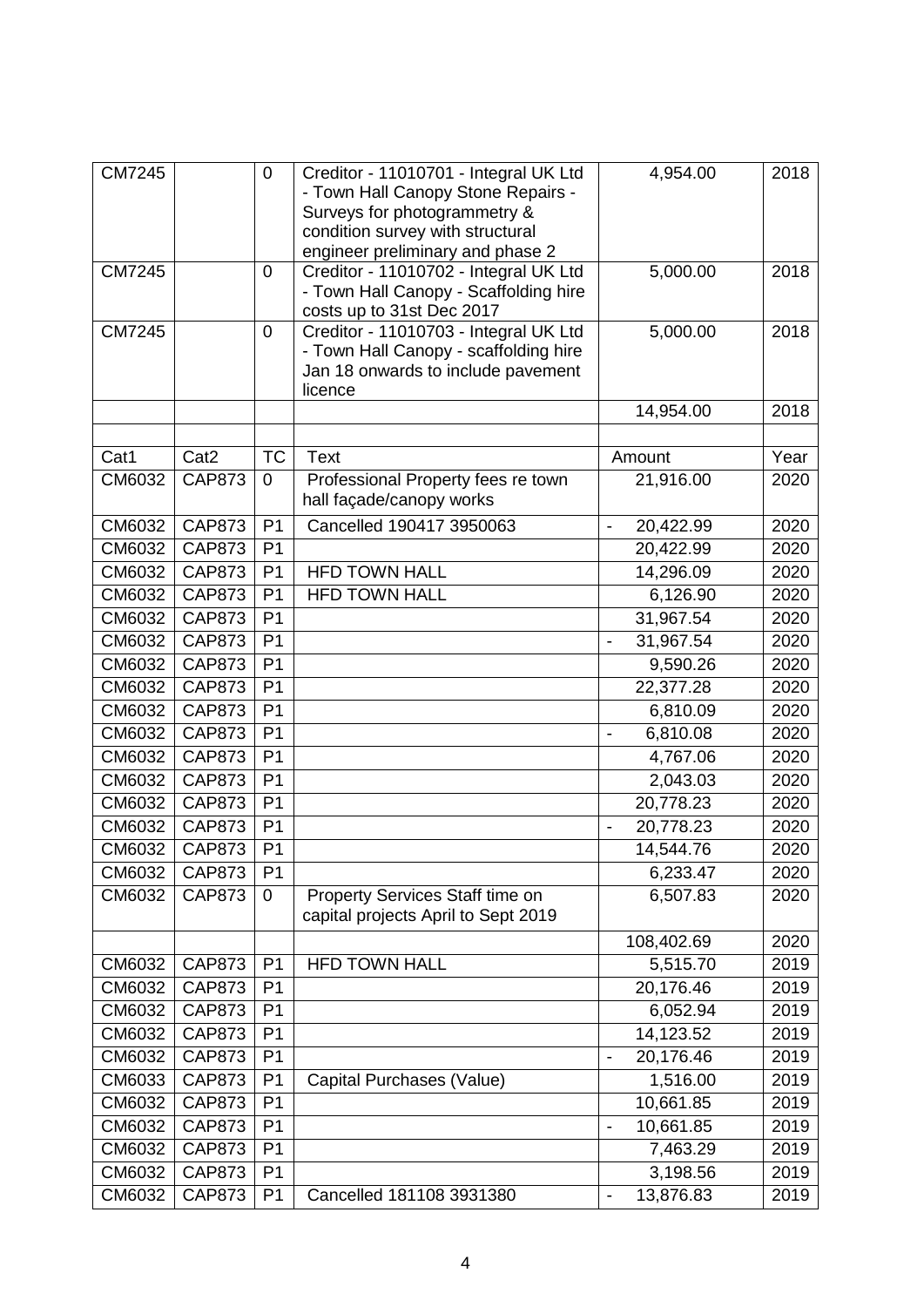| CM6032 | <b>CAP873</b> | P <sub>1</sub> | Capital - Construction/Conversion/                                           | 10,194.91                             | 2019 |
|--------|---------------|----------------|------------------------------------------------------------------------------|---------------------------------------|------|
|        |               |                | Renovation (Value)                                                           |                                       |      |
| CM6032 | <b>CAP873</b> | P <sub>1</sub> | Capital - Construction/Conversion/                                           | 30,584.72                             | 2019 |
|        |               |                | Renovation (Value)                                                           |                                       |      |
| CM6032 | <b>CAP873</b> | P <sub>1</sub> |                                                                              | 13,876.83                             | 2019 |
| CM6032 | <b>CAP873</b> | P <sub>1</sub> |                                                                              | 8,326.76                              | 2019 |
| CM6032 | <b>CAP873</b> | P <sub>1</sub> | Cancelled 190123 3939147                                                     | 18,385.67<br>$\overline{\phantom{a}}$ | 2019 |
| CM6032 | <b>CAP873</b> | P <sub>1</sub> | Cancelled 190123 3939186                                                     | 29,821.43<br>$\overline{\phantom{a}}$ | 2019 |
| CM6032 | <b>CAP873</b> | P <sub>1</sub> |                                                                              | 5,550.07                              | 2019 |
| CM6032 | <b>CAP873</b> | P <sub>1</sub> |                                                                              | 18,385.67                             | 2019 |
| CM6032 | <b>CAP873</b> | P <sub>1</sub> |                                                                              | 29,821.43                             | 2019 |
| CM6032 | <b>CAP873</b> | P <sub>1</sub> | <b>HFD TOWN HALL</b>                                                         | 8,946.43                              | 2019 |
| CM6032 | <b>CAP873</b> | P <sub>1</sub> | <b>HFD TOWN HALL</b>                                                         | 20,875.00                             | 2019 |
| CM6032 | <b>CAP873</b> | P <sub>1</sub> | <b>HFD TOWN HALL</b>                                                         | 12,869.97                             | 2019 |
|        |               |                |                                                                              | 135,217.87                            | 2019 |
|        |               |                |                                                                              | 243,620.56                            |      |
|        |               |                |                                                                              |                                       |      |
| CM6033 | <b>CAP806</b> | P <sub>1</sub> |                                                                              | 210.00                                | 2018 |
| CM6033 | <b>CAP806</b> | $\mathbf 0$    | HC111655 Wyehost Ltd orderno                                                 | 130.00<br>$\overline{a}$              | 2018 |
|        |               |                | 780937 goods received not invoiced                                           |                                       |      |
| CM6033 | <b>CAP806</b> | $\mathbf 0$    | HC100411 Altodigital Networks Ltd                                            | 209.00<br>$\blacksquare$              | 2018 |
|        |               |                | orderno 779666 goods received not                                            |                                       |      |
|        |               |                | invoiced                                                                     |                                       |      |
|        |               |                |                                                                              | 129.00<br>$\blacksquare$              | 2018 |
| CM6033 | <b>CAP806</b> | $\overline{0}$ | Move from C10000 to C10005                                                   | 1,575.27                              | 2017 |
|        |               |                | Architects /infrasture for additional<br>network points as part of move plus |                                       |      |
|        |               |                | desktops for uninstallation and re-                                          |                                       |      |
|        |               |                | installation                                                                 |                                       |      |
| CM6033 | <b>CAP806</b> | $\mathbf 0$    | Move from C10000 to C10005                                                   | 3,000.00                              | 2017 |
|        |               |                | Architects /infrasture for additional                                        |                                       |      |
|        |               |                | network points as part of move plus                                          |                                       |      |
|        |               |                | desktops for uninstallation and re-                                          |                                       |      |
| CM6033 | <b>CAP806</b> | P <sub>1</sub> | installation                                                                 | 130.00                                | 2017 |
| CM6033 | <b>CAP806</b> | P <sub>1</sub> | Capital - Purchase of ICT Equipment                                          | 640.00                                | 2017 |
|        |               |                | (Value)                                                                      |                                       |      |
| CM6033 | <b>CAP806</b> | P <sub>1</sub> | Capital Purchases (Value)                                                    | 1,575.27                              | 2017 |
| CM6033 | <b>CAP806</b> | P <sub>1</sub> | Capital Purchases (Value)                                                    | 100.00                                | 2017 |
| CM6033 | <b>CAP806</b> | P <sub>1</sub> | Capital Purchases (Value)                                                    | 3,000.00                              | 2017 |
| CM6033 | <b>CAP806</b> | 0              | Building Regulation fee for The Town                                         | 171.00                                | 2017 |
|        |               |                | Hall - fire resistant partition wall                                         |                                       |      |
| CM6033 | <b>CAP806</b> | $\mathbf 0$    | Move from C10000 to C10005                                                   | 1,575.27<br>$\overline{\phantom{a}}$  | 2017 |
|        |               |                | Architects /infrasture for additional                                        |                                       |      |
|        |               |                | network points as part of move plus                                          |                                       |      |
|        |               |                | desktops for uninstallation and re-                                          |                                       |      |
|        |               |                | installation                                                                 |                                       |      |